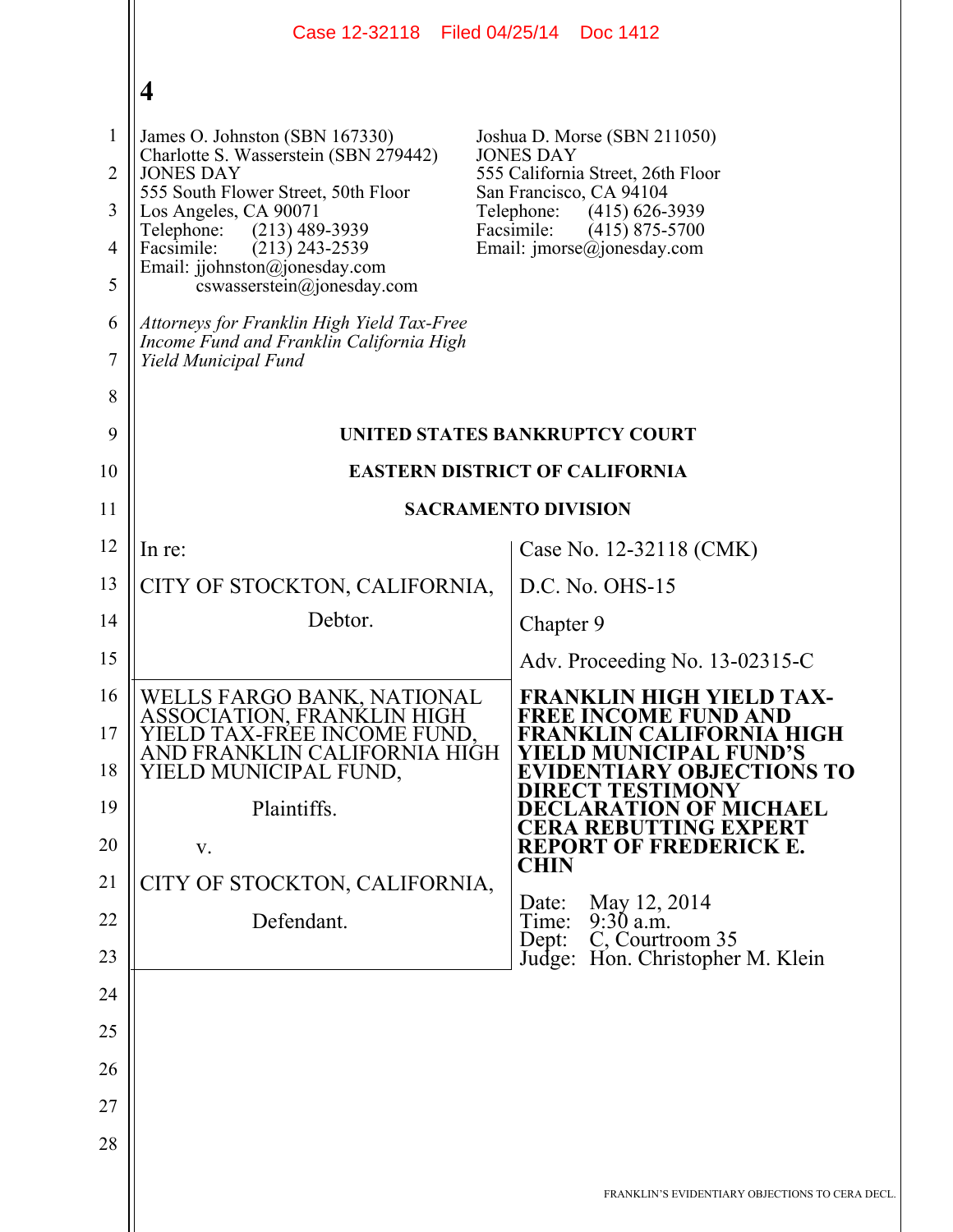## Case 12-32118 Filed 04/25/14 Doc 1412

1 2 3 4 5 6 Franklin High Yield Tax-Free Income Fund and Franklin California High Yield Municipal Fund (collectively, "Franklin") respectfully submit the following evidentiary objections to the *Direct Testimony Declaration Of Michael Cera Rebutting Expert Report Of Frederick E. Chin*  [Docket No. 1395 / Adv. Pro. Docket No. 89]. Franklin incorporates by reference herein the *Motion Of Franklin High Yield Tax-Free Income Fund And Franklin California High Yield Municipal Fund To Exclude Testimony Of Michael Cera*.

| 7<br>8 | <b>PARAGRAPH OBJECTED TO</b>                                                                                                                                                                                                                                                                                                                                                                                                                                                                                                                                                            | <b>GROUNDS FOR OBJECTION</b>                                                                                                                                                                                                                                                                                                                    |  |
|--------|-----------------------------------------------------------------------------------------------------------------------------------------------------------------------------------------------------------------------------------------------------------------------------------------------------------------------------------------------------------------------------------------------------------------------------------------------------------------------------------------------------------------------------------------------------------------------------------------|-------------------------------------------------------------------------------------------------------------------------------------------------------------------------------------------------------------------------------------------------------------------------------------------------------------------------------------------------|--|
| 4.     | The City has foregone a great deal of<br>capital improvements and maintenance at the<br>Ice Arena. While this resulted in a short-term<br>savings, the physical infrastructure at the Ice<br>Arena has suffered, and the Ice Arena is now<br>in need of critical maintenance and upgrades.                                                                                                                                                                                                                                                                                              | Franklin objects to the statements in this<br>paragraph because they are vague, speculative,<br>and lack foundation. FED. R. EVID. 602.<br>Franklin incorporates by reference herein the<br>Motion Of Franklin High Yield Tax-Free Income<br>Fund And Franklin California High Yield<br>Municipal Fund To Exclude Testimony Of<br>Michael Cera. |  |
| 5.     | The largest capital improvement<br>overdue for the Ice Arena is the replacement<br>of the ice floor. The current ice floor is<br>uneven, rusty, and leaky. The floor has<br>suffered from major permafrost damage,<br>causing the ground to heave and sink in<br>places. The resulting unevenness affects the<br>ability to maintain a quality ice surface. Also,<br>the piping needed to keep the floor<br>refrigerated has rusted almost completely<br>through, requiring frequent repairs. SMG has<br>estimated the cost of a replacing the ice floor<br>at approximately \$350,000. | Franklin incorporates by reference herein the<br>Motion Of Franklin High Yield Tax-Free Income<br>Fund And Franklin California High Yield<br>Municipal Fund To Exclude Testimony Of<br>Michael Cera.                                                                                                                                            |  |
| 6.     | In addition, the Ice Arena's ice plant,<br>which is 43 years old, is in need of<br>replacement. After the latest round of<br>emergency repairs to the ice plant in 2012, the<br>Ice Arena is still running at only 33%<br>capacity. Many repair issues still exist, and<br>parts for those repairs are either extremely<br>difficult to find or must be custom-made due<br>to obsolescence. Replacement would be<br>preferable to constant repairs and downtime.<br>SMG estimates the cost of a total overhaul of<br>the ice plan to be $$500,000$ .                                    | Franklin objects to the underlined statements in<br>this paragraph because they are speculative and<br>lack foundation. FED. R. EVID. 602. Franklin<br>incorporates by reference the <i>Motion Of Franklin</i><br>High Yield Tax-Free Income Fund And Franklin<br>California High Yield Municipal Fund To<br>Exclude Testimony Of Michael Cera. |  |
| 7.     | There is a litany of other capital<br>improvements needed at the Ice Arena.<br>Attached as Exhibit A hereto is a true and<br>correct copy of a spreadsheet showing the<br>most up-to-date quotes for some of the capital                                                                                                                                                                                                                                                                                                                                                                | Franklin objects to the underlined statements in<br>this paragraph because they are speculative and<br>lack foundation. FED. R. EVID. 602. Franklin<br>incorporates by reference herein the <i>Motion Of</i><br>Franklin High Yield Tax-Free Income Fund And                                                                                    |  |
|        | - 1 -<br>FRANKLIN'S EVIDENTIARY OBJECTIONS TO CERA DECL.                                                                                                                                                                                                                                                                                                                                                                                                                                                                                                                                |                                                                                                                                                                                                                                                                                                                                                 |  |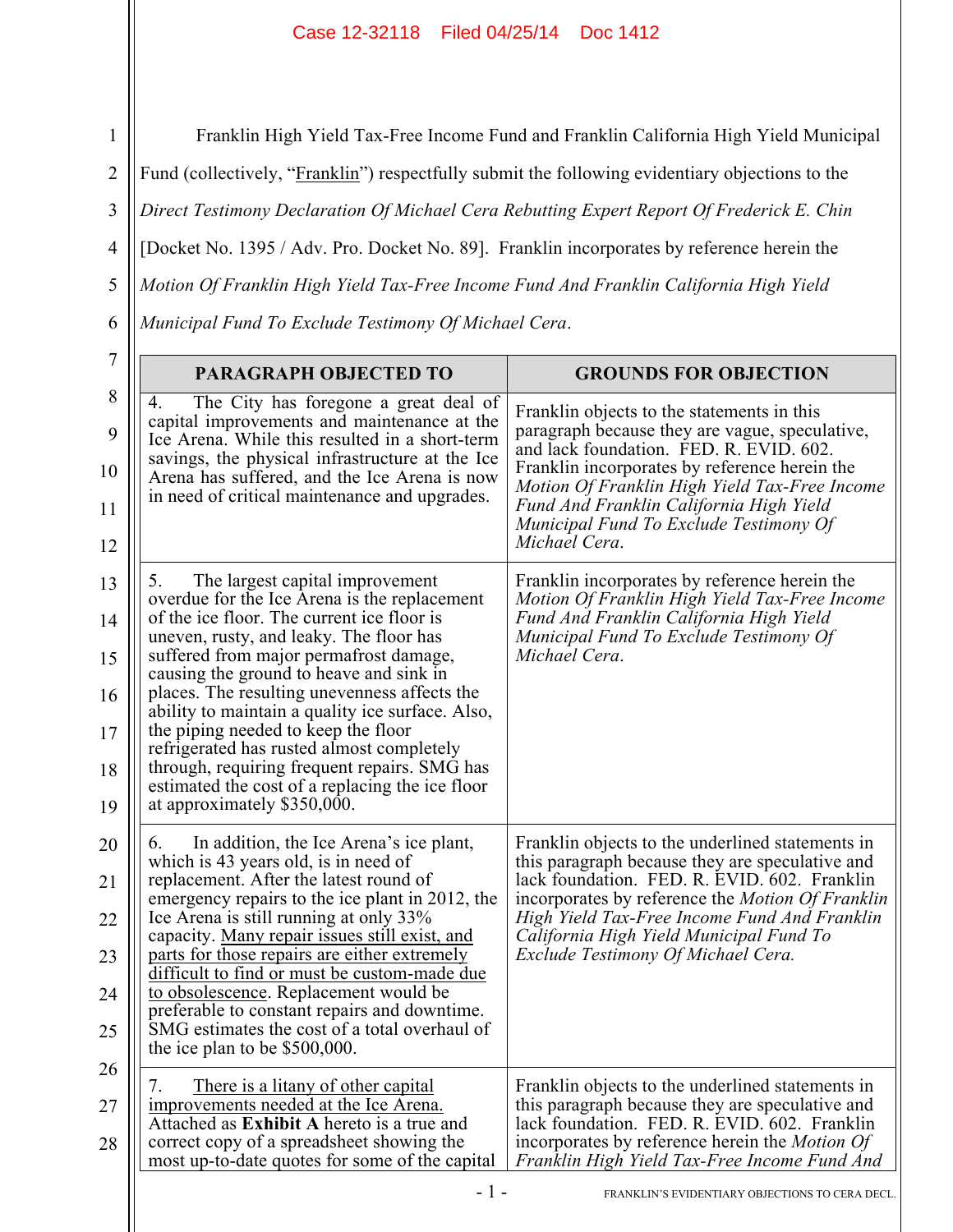|              | <b>PARAGRAPH OBJECTED TO</b>                                                                                                                                                                                                                                                                                                                                                                                          | <b>GROUNDS FOR OBJECTION</b>                                                           |
|--------------|-----------------------------------------------------------------------------------------------------------------------------------------------------------------------------------------------------------------------------------------------------------------------------------------------------------------------------------------------------------------------------------------------------------------------|----------------------------------------------------------------------------------------|
|              | improvements needed at the Ice Arena. The<br>improvements reflected in Exhibit A include<br>the items below, listed with SMG's estimate<br>of the cost for each:                                                                                                                                                                                                                                                      | Franklin California High Yield Municipal Fund<br>To Exclude Testimony Of Michael Cera. |
|              | a) The floors and fixtures of the<br>building's lobby and restrooms are<br>original to the building and require<br>constant repair and maintenance. Two<br>of the restrooms are currently<br>completely unusable. New flooring<br>and utility infrastructure is needed<br>$(\$200,000).$                                                                                                                              |                                                                                        |
|              | b) The building's stucco walls are<br>chipping and falling apart, and need to<br>be either repaired or replaced<br>(\$150,000).                                                                                                                                                                                                                                                                                       |                                                                                        |
|              | c) The Ice Arena's current ice resurfacer<br>is 23 years old, is near the end of its<br>expected life, and is in need of<br>constant major repair. The condition of<br>the resurfacer greatly increases the<br>work and effort needed to maintain a<br>safe, quality ice sheet, and should be<br>replaced $(\$95,000)$ .                                                                                              |                                                                                        |
|              | d) As a result of the Energy<br>Independence Act, a federal program<br>that phased out the production or<br>ability to import a variety of non-<br>energy efficient materials and<br>equipment, rink lighting must be re-<br>lamped with energy efficient bulbs and<br>protective screens must be installed<br>$(\$75,000)$ . The lighting above the ice<br>at the Ice Arena was phased out<br>starting in July 2012. |                                                                                        |
| e)           | The parking lot, which has not been<br>repaved since the Ice Arena opened in<br>1971 (43 years ago), needs to be<br>repaved (\$50,000).                                                                                                                                                                                                                                                                               |                                                                                        |
| $\mathbf{f}$ | A ventilation and exhaust system must<br>be added to the locker rooms<br>$(\$30,000).$                                                                                                                                                                                                                                                                                                                                |                                                                                        |
|              |                                                                                                                                                                                                                                                                                                                                                                                                                       |                                                                                        |